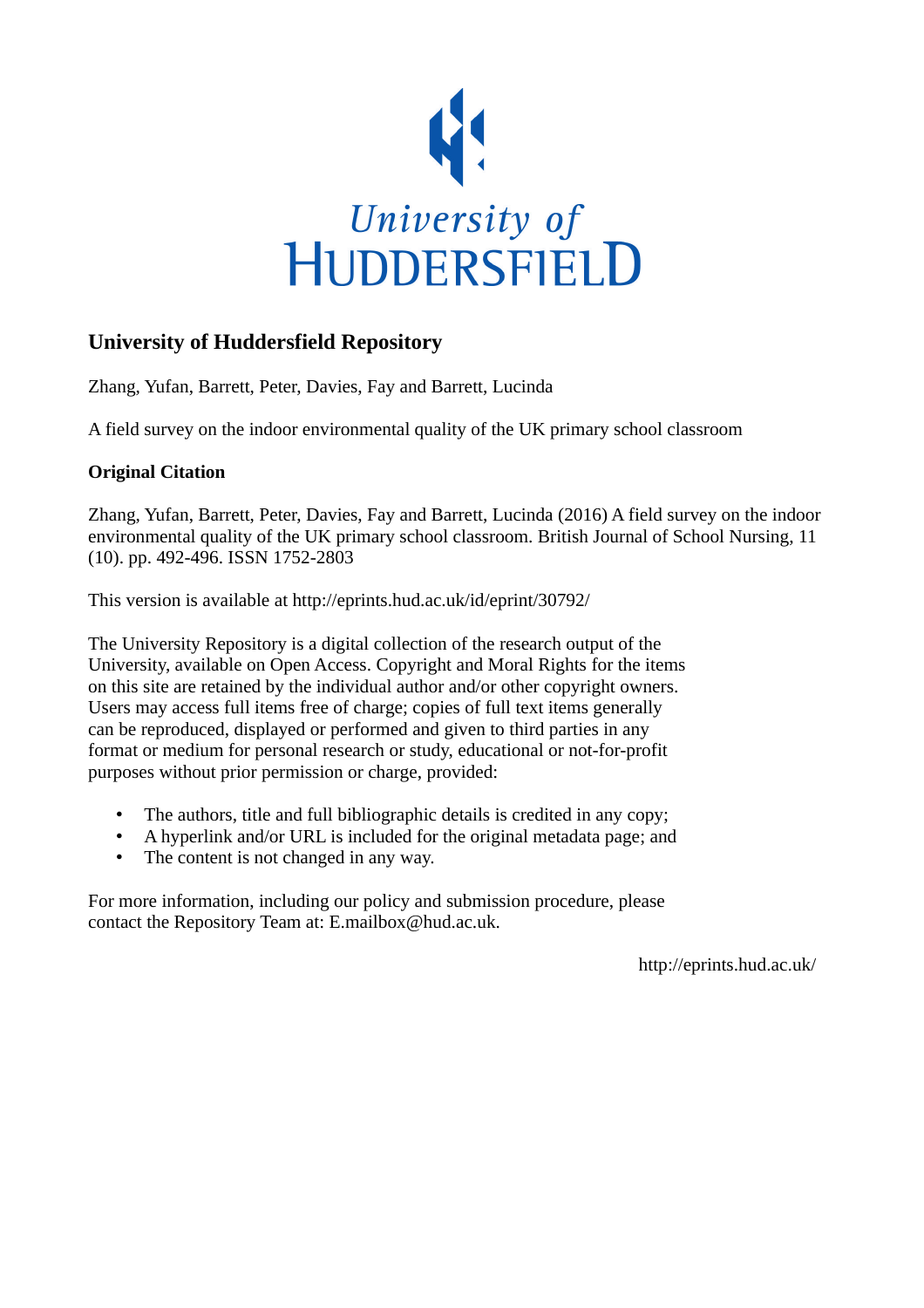# A Field Survey on the Indoor Environmental Quality of the UK Primary School Classroom

The paper was originally published in British Journal of School Nursing December 2016/January 2017 *Vol 11 No 10 pp492-496*

#### **Authors**

Dr. Yufan Zhang\* University of Huddersfield, School of Arts Design and Architecture, Queen Street Building, Huddersfield HD1 3DH, UK Tel: 01484 471632 Email: y.zhang2@hud.ac.uk

Professor Peter Barrett Emeritus Professor, University of Salford, School of the Built Environment, Maxwell Building, Salford, M54WT, UK. Tel: +44 (0)7872 176655 email: peter.x.barrett@gmail.com

Dr. Fay Davies Associate Researcher, School of the Built Environment, University of Salford Tel: 07443 597743 Email: faynortleydavies@gmail.com

Dr. Lucinda Barrett Nutbox Consultancy, Whitegates, Corbar Woods Lane, Buxton, SK176RH email: lucinda.c.barrett@gmail.com 

\* Corresponding author

**ABSTRACT:** The indoor environmental quality (thermal, visual, acoustic and air quality) of the primary school classroom has become of specific concern when it comes to the pupils' learning and well-being. A field study, conducted on random days from 2012 to 2013, was carried out in 203 classrooms from 30 primary schools in 3 areas within the UK. Physical parameters were measured at the site: illuminance, air temperature, relative humidity,  $CO<sub>2</sub>$  concentration and noise level. It was inferred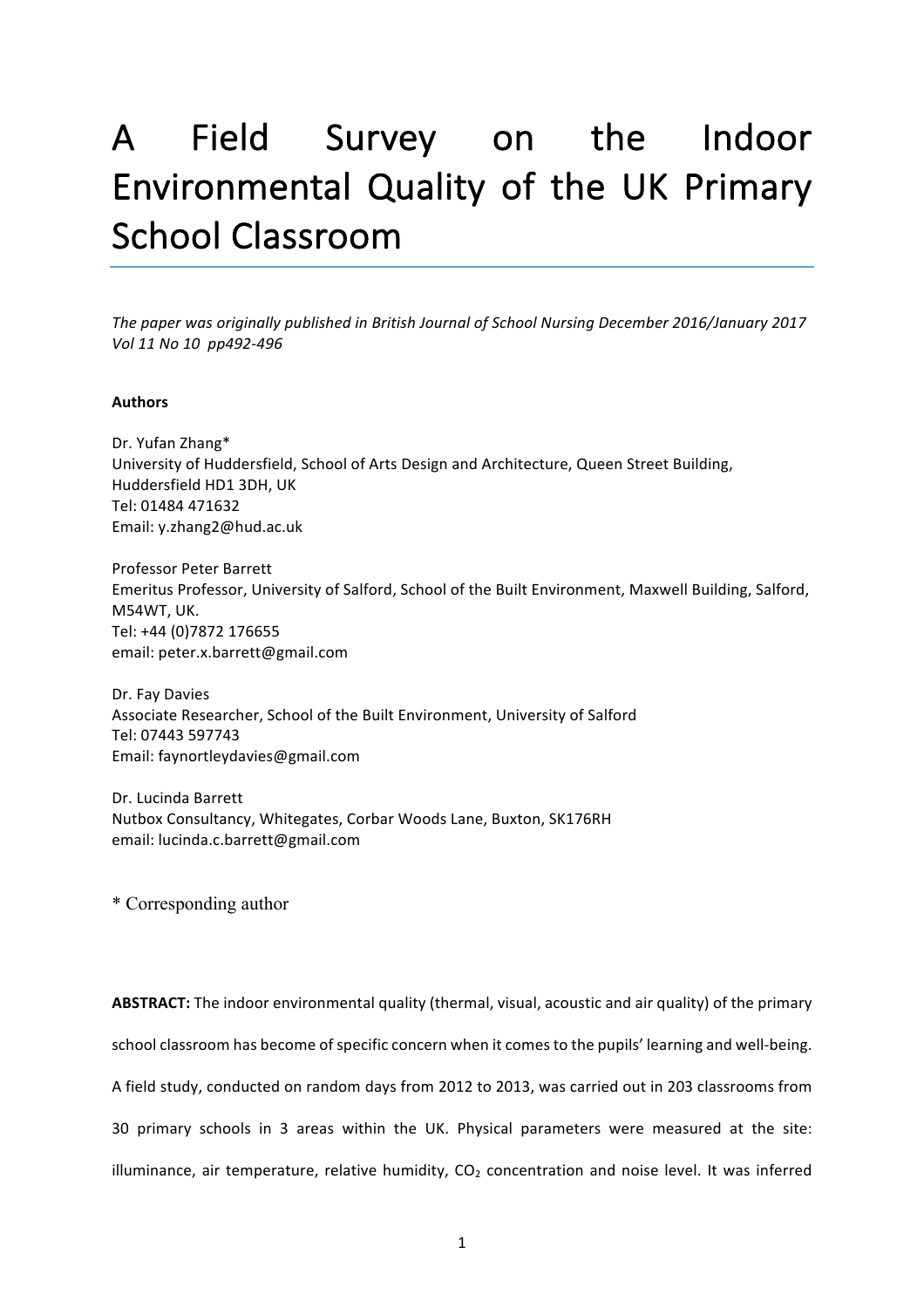that:(i) 30.9% classrooms did not meet the proposed standards limiting the level of  $CO<sub>2</sub>$  levels; (ii) light levels were found to be notably low (less than 500 lux) because the pedagogy was reliant on smart boards; (iii) high noise levels (between 40 to 80 dBA) were caused mainly from the adjacent activity areas to the classroom. Based on the findings, practical suggestions are proposed to maximize the environmental benefit to the pupils.

*Keywords: classroom, indoor environmental quality, health*

#### 1. Introduction and Background

It is well established that the impact of the physical environment on pupils' health, attitude and performance is significant (Daisey et al, 2003; Heschong et al, 2002; Dijken et al, 2006; Zeiler and Boxem, 2009; Clements-Croome et al, 2008). Building and environmental regulations, recommendations and standards often address factors such as air temperature, noise level, ventilation rates etc. in an acceptable range separately. However, individual environmental factors have notable combined effects on occupants' sensation and comfort. Bluyssen et al, (2011) highlight the importance of understanding indoor environmental quality (IEQ) and suggest the individual factors, "... can cause their effects additively or through complex interactions (synergistic or antagonistic)." This is especially important to pupils in school, who are more sensitive to environmental factors than adults. Only when a comprehensive view of built environment factors is fully understood, will it be possible to improve the physical environment, to not only meet the required environmental standards, but also to achieve a positive impact on pupils' well-being. This study is an attempt to provide empirical evidence of the current situation and develop the discussion in this direction.

In this study, IEQ refers to thermal, visual, acoustic and air quality conditions, reflected by four, physical parameters: air temperature and relatively humidity (thermal), illuminance (visual) and  $CO<sub>2</sub>$ level (air quality). They are discussed, in turn, with reference to environmental regulation and/or recommendations published by the UK Department for Education and Skills (DfES) so far.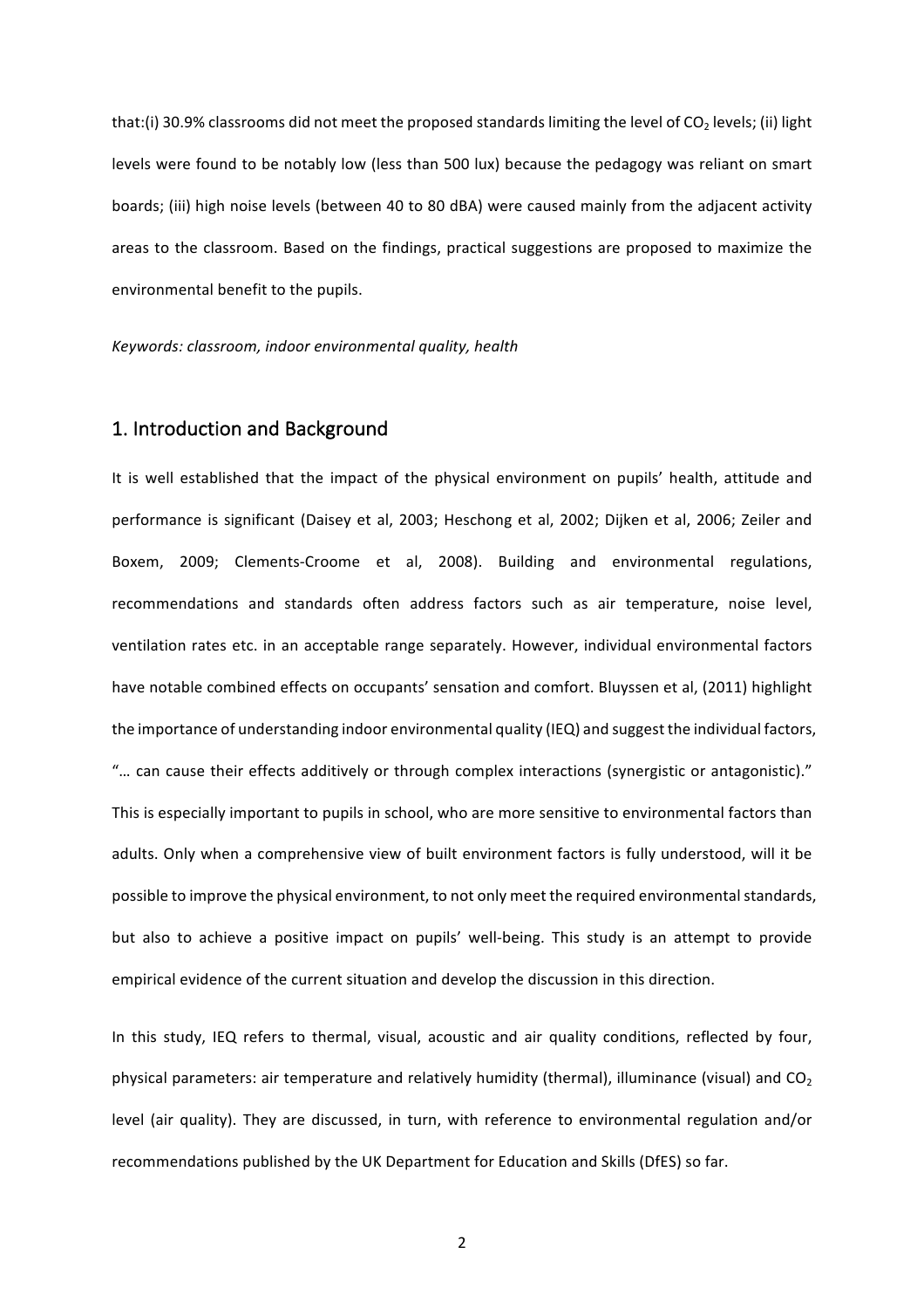Light: A few studies have been published specifically on the impact of lighting design on students and/or in classrooms (Heschong et al, 2002; Tanner, 2009; Barrett et al, 2013). All of them found positive correlations between daylight and pupils' learning progress from field surveys and substantial samples. The DfES (1999) also indicated that: 'Natural lighting during daylight hours should always be the major source.' It further recommended the standard, maintained illuminance for general teaching spaces should be 300lux. For close and detailed work, the teaching spaces should be maintained at the 500lux level.

*Temperature*: Zeiler and Boxem (2009) have undertaken a thorough review of the effects of thermal quality in schools on the learning performance of students. They clearly showed that the thermal environment has a great influence on the students' performance. The DfES (2003a) recommended that in winter, the heating system should be capable of maintaining the air temperature at  $18^{\circ}$ C (minimum value). In summer time, overheating was defined as the internal air temperature exceeding 28°C. 

Air Quality: Daisey et al. (2003) and Mendell and Heath (2005), reviewed the literature on indoor air quality, ventilation and student performance in schools. They found ventilation was inadequate in many classrooms, leading to direct and indirect connections to ill health symptoms, performance or attendance. This has all been confirmed more recently in detailed field studies (Mumovic et al, 2007; Clements-Croome et al, 2008; Grimsrud et al, 2006). The American Society of Heating, Refrigerating and Air-conditioning Engineers (ASHRAE, 2004), set a guideline that the indoor  $CO<sub>2</sub>$  level should be below 1000ppm. The DfES (2005) specifically indicated that the concentration of carbon dioxide in all teaching and learning spaces, when measured at seated head height and averaged over the whole day, should not exceed 1500ppm.

*Noise*: There have been many published studies of the acoustic conditions in classrooms and two reviews (Crandell and Smaldino, 2000; Shield and Dockrell, 2003) which stated that the acoustic environment of a classroom was a critical factor in the academic and psychosocial achievement of children. The DfES (2003b) suggested that 30dBA was the upper limit of performance standards for

3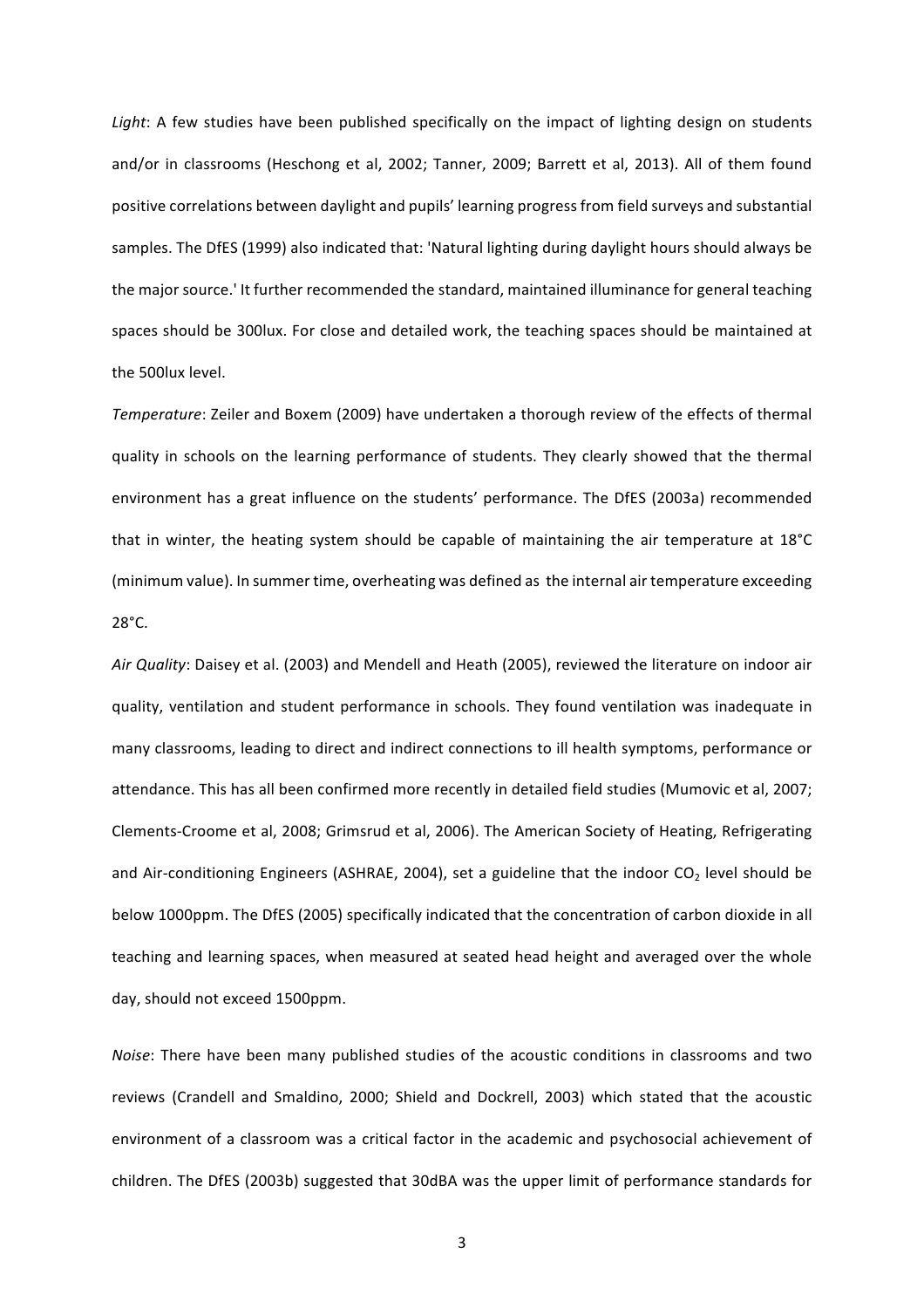indoor ambient noise levels. For classrooms, the background noise should be limited to 35dBA or less and not regularly exceed 55dBA.

The above studies are currently the most closely related to the present study. This shows that the need to maintain a comfortable IEQ is a significant requirement in classrooms for pupils' well-being and productivity. However, what these studies also show is that they only focus on one or two environmental factors. Pupils' sensations and perceptions are usually not determined by a single factor, but rather, an overall situation based on many different factors. This has also been addressed by Mumovic et al. (2009), who also worked on the complex interaction between ventilation, thermal comfort and acoustics. In order to provide confidence when embarking on a comfortable and healthy built environment for pupils in the classroom, IEQ needs to be addressed and investigated from a holistic perspective. This study is therefore focused on making a contribution, by examining the classroom's IEQ under the current environmental regulations and recommendations, formulated and verified by fieldwork in 203 classrooms from 30 primary schools in 3 areas within the UK.

## 2. Method of Study

All schools investigated are in England, UK, located in Blackpool, Hampshire and London. The fieldwork was carried out on random days from November 2012 to December 2012 (Blackpool), June 2013 to July 2013 (Hampshire) and October 2013 to November 2013 (London).

The Councils in each of the three areas provided access to 30 primary schools, of which, 28 were typical, mainstream primary schools with a total of pupils from 143 to 819 and 2 special schools with a total of pupils from 12 to 79. Whilst all schools were purpose-built for primary education, there was a big variation across the sample in terms of pupil size, building years (from 1880s to 2000s) and location (urban:13; 45%, rural:8; sub urban area:9).

The procedure was applied in a similar manner in each school and classroom. The researchers visited the head teacher and explained the purpose of the study and the intended procedure for the work.

4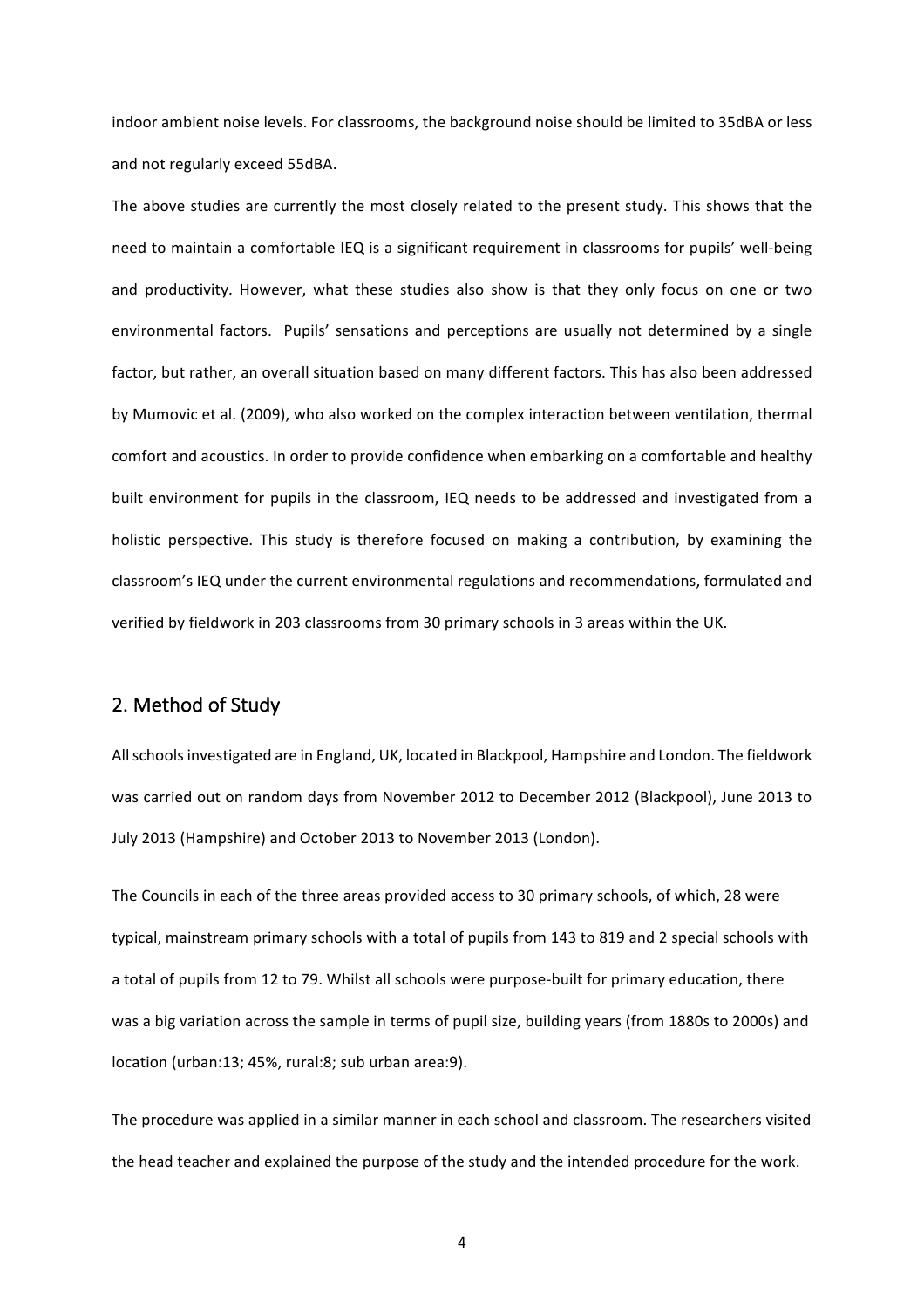A few classroom samples were then discussed and selected. With their permission, each classroom was visited with and/or without the pupils present during the school hours. This was not only to minimize the disturbance to their normal school activity, but also to test the impact of pupils' occupancy on IEQ. Major physical parameters of indoor environmental information were measured: air temperature, relative humidity (RH), illuminance, noise level and  $CO<sub>2</sub>$  concentration. A four-inone, digital, multi-function environment meter was used which is a portable test instrument designed to combine the functions of the Sound Level Meter, Light Meter, Humidity Meter and Temperature Meter. An Indoor Air Quality Monitor was used to measure  $CO<sub>2</sub>$  concentration using a non-dispersive infrared sensor. In order to obtain reliable data that could represent the overall situation, the measurement was carried out on pupils' working tables at different spots in the classroom e.g. near, middle and away from the window, heater or fans. The measurements that represented a median situation were used in this study. In addition, a face-to-face interview with the teacher was carried out with the aim of exploring how, from the teacher's point of view, the room functioned through the rest of the year with respect to the IEQ of their classrooms.

## 3. Results and Analysis

#### 3.1 Illuminance

The illuminance level among these classrooms was quite varied from around 200 to 2000lux, with the highest being 10 times greater than the lowest. The main observation to be drawn from the results was the relatively low brightness found in practice. Statistically, 24.7% (N=194) of lighting levels in the classrooms was lower than 300lux, which was the minimum requirement from the recommendations and codes of practice for classrooms (general teaching). Almost half of the classrooms (49.5%) were lower than the 500lux required for close and detailed work (N=194), (DfES 1999). It was found that those classrooms with low illuminance levels were set up intentionally e.g. blinds were closed and/or the glazed area was obscured with display material and/or furniture. Currently, computer interactive smart boards are widely used and permanently installed in UK primary school classrooms. As teachers'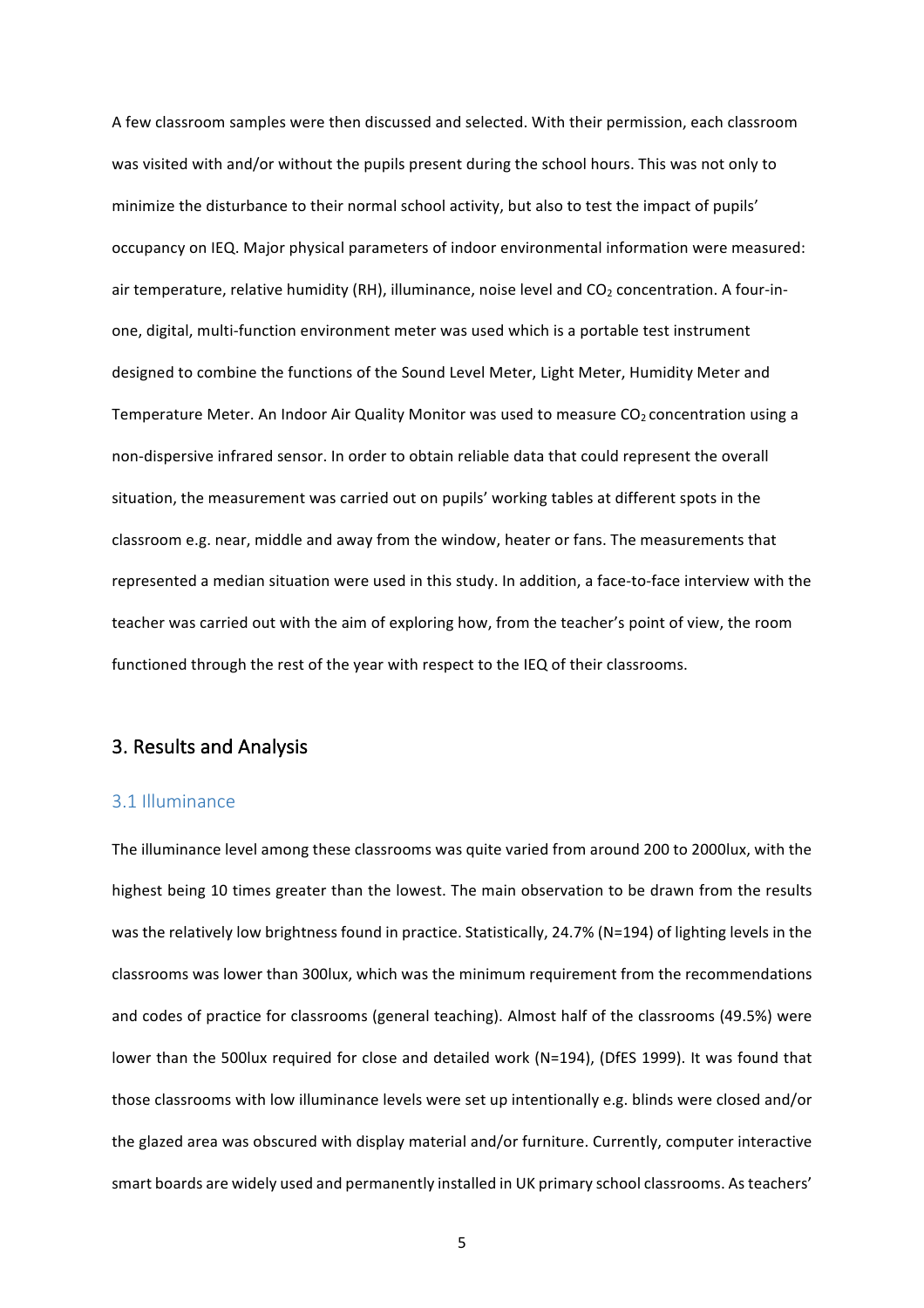pedagogy becomes more heavily reliant on this technology, a high level of brightness may not be desirable most of the time. The interviews with teachers also indicated the lighting level was often a balance of being low enough to use a smart board whilst being high enough for children to work.

#### 3.2 Air Temperature and RH

The field work was carried out in both heating and non-heating seasons (see 2.1). The distribution of the RH points was spread relatively evenly from 35% to 70%, which indicated that the seasonal effect was not significant. The average air temperature of classrooms in the heating season was 20.2 $\rm ^{o}$ C, and 22.2 $\degree$ C in the non-heating season. However, both temperature variations were quite high. The range of peak-to-peak value in the non-heating season was a little smaller when compared with the heating season (7.6 v 8.3 $\degree$ C). Statistically, points of single data tend to accumulate in the comfort zone, based on Olgyay's bioclimatic chart (1963). Temperatures in most of the classrooms met the regulation standard (92.6% above 18°C, N=202) in winter and all of them were below 28°C in summer (DfES, 2003a). The low temperatures were mainly caused by central, thermostatic control rather than classroom thermostats. Sometimes, these central thermostats were slow to respond or did not adapt to the different situations of the classrooms. Though no measurement shows overheating problems in these classrooms, the interviews with teachers indicated that classrooms facing south were most troubled by glare and with overheating issues. The fact that extreme situations with maximum temperatures (24.2 $^{\circ}$ C) took place in the rooms facing  $\:$  south, while the minimum (15.9 $^{\circ}$ C) was towards north, also implied that solar gain could increase the risk of overheating and temperature variability.

#### $3.3 \text{ CO}_2$  Level

The classrooms in primary schools were normally occupied continuously (albeit with short breaks). The consequence of the occupants' expiration was quite significant. Therefore, when the  $CO<sub>2</sub>$  level was measured, careful attention was paid to the occupancy patterns. In this study, 7x difference was found between the lowest (500ppm) and highest  $CO<sub>2</sub>$  levels (3500ppm) both without, and with, the pupils in the rooms. Generally, the result revealed poor air quality environments. 30.9% of classrooms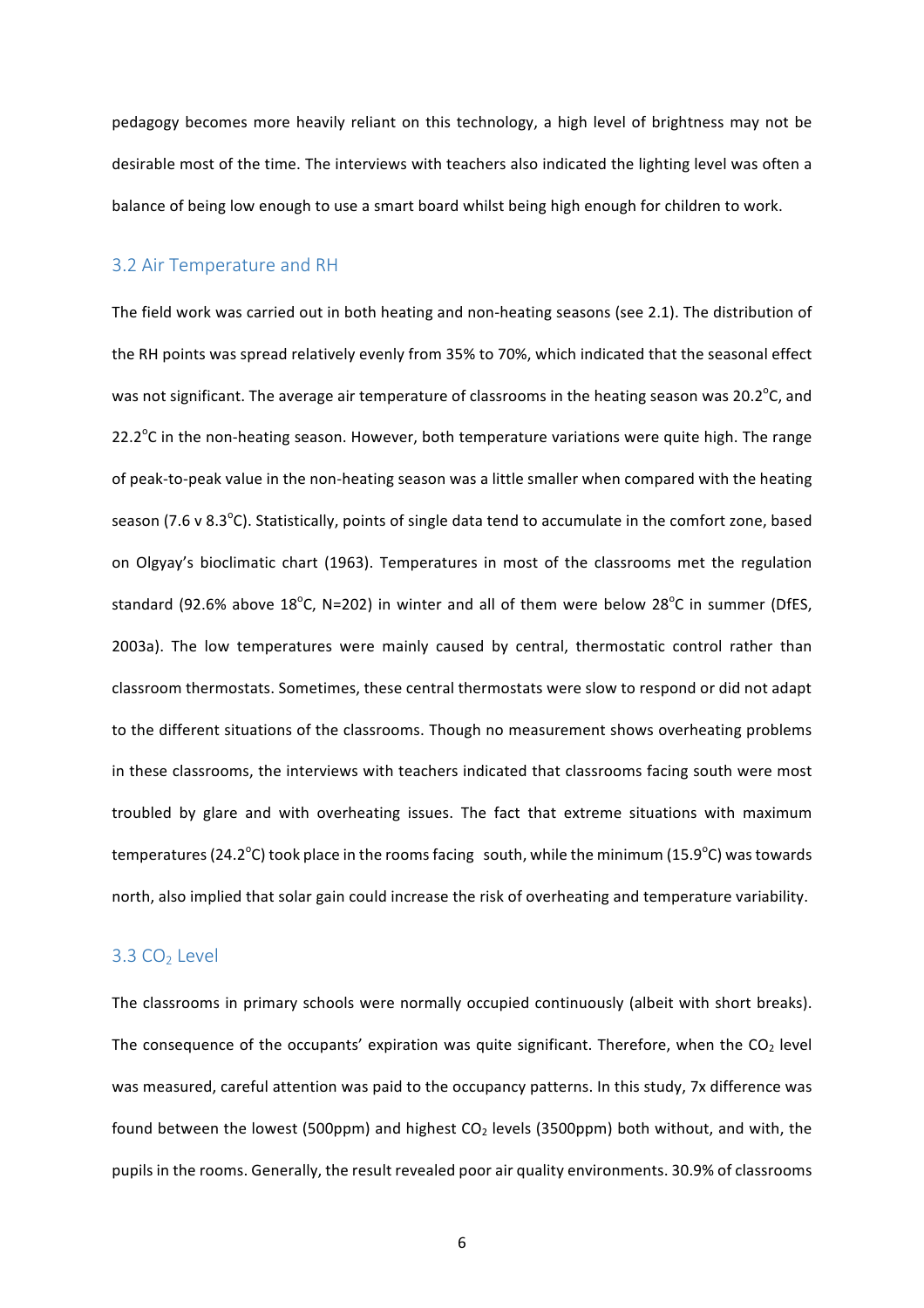did not meet the proposed standards limiting the level of  $CO<sub>2</sub>$  level (1500ppm, DfES, 2005). The suggested comfort value for indoor  $CO<sub>2</sub>$  is below 1000ppm (ASHRAE, 2004). If this criterion is applied, more than half of the results were higher, accounting for 51.0% of the total measurements made in 203 classrooms. All classrooms investigated had natural ventilation. However, from the teacher's perspective, it is difficult to provide a proper air movement rate due to the size and position of window openings and/or huge furniture and equipment adjacent to the window.

#### 3.4 Noise Level

The schools selected in this study were located in areas with different surroundings: rural, urban or sub-urban. None of the schools were especially near railways and/or airports and only one third  $(N=203)$  of classrooms were facing directly towards the road traffic. Some effort has already been taken to reduce the potential noise disturbance by including acoustic baffles e.g. screening trees and zoning spaces. However, the measurements confirmed that classrooms were, unsurprisingly, noisy, with much higher levels than the recommended criteria for classrooms (35dBA, DfES, 2003b). In fact, only one classroom was measured within the upper limits for the indoor ambient noise level. The others deviated between 40 to 80dBA. The interviews with teachers indicated that the main noise source was not from the outside of school, but within the school itself, especially from the corridors or other activity areas adjacent to the classroom e.g. the hall and other classrooms.

#### 3.5 Interactions between each Environmental Value

Whilst illuminance, temperature,  $CO<sub>2</sub>$  and noise level represent distinctly different environmental indicators, it is believed that in an actual classroom context, these indicators are interrelated. Table 1 shows the correlation between each of the environmental parameters measured at the site.  $CO<sub>2</sub>$  level, in this study, is the most interrelated factor, correlated significantly with all other major parameters. Noise level is the least interrelated factor, only correlated significantly with one major parameter:  $CO<sub>2</sub>$ , which can be explained by the nature of the high density of school buildings.

#### **Table 1: Correlation between each of the Environmental Parameters**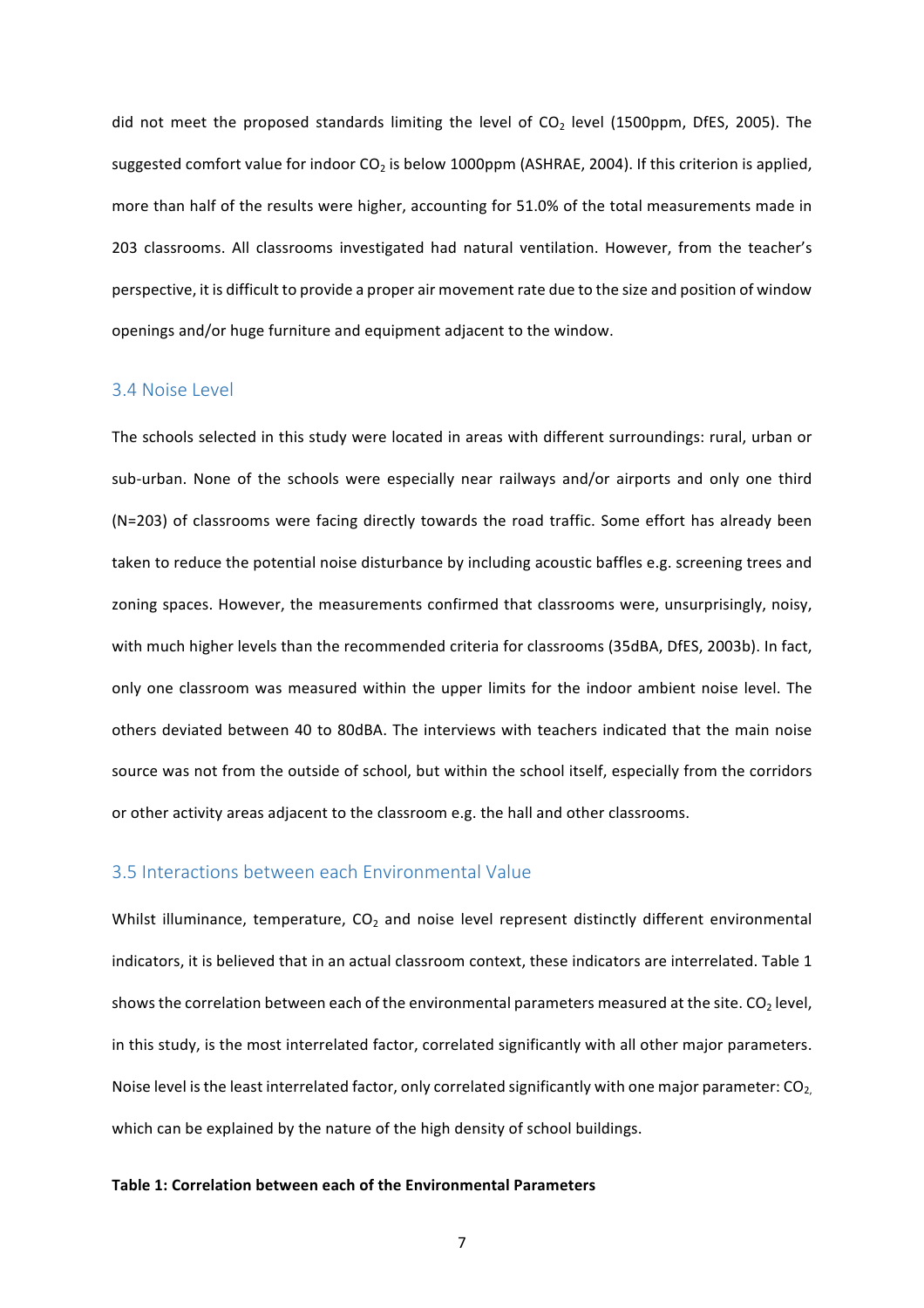|                 |                                           | Illuminan<br>ce | Temperatu<br>re | <b>RH</b>    | CO <sub>2</sub> | Noise<br>level | Occupan<br>cy<br>situation |
|-----------------|-------------------------------------------|-----------------|-----------------|--------------|-----------------|----------------|----------------------------|
| Illuminanc<br>e | Pearson<br>Correlation<br>Sig. (2-tailed) | $\mathbf{1}$    |                 |              |                 |                |                            |
|                 | N                                         | 194             |                 |              |                 |                |                            |
| Temperatu<br>re | Pearson<br>Correlation                    | $.220**$        | $\mathbf{1}$    |              |                 |                |                            |
|                 | Sig. (2-tailed)                           | 0.002           |                 |              |                 |                |                            |
|                 | N                                         | 194             | 194             |              |                 |                |                            |
| <b>RH</b>       | Pearson<br>Correlation                    | 0.067           | $-0.151*$       | $\mathbf{1}$ |                 |                |                            |
|                 | Sig. (2-tailed)                           | 0.351           | 0.035           |              |                 |                |                            |
|                 | N                                         | 194             | 194             | 194          |                 |                |                            |
| CO <sub>2</sub> | Pearson<br>Correlation                    | $-.217**$       | $-.257**$       | $.304**$     | $\mathbf 1$     |                |                            |
|                 | Sig. (2-tailed)                           | 0.002           | 0               | 0            |                 |                |                            |
|                 | N                                         | 194             | 194             | 194          | 194             |                |                            |
| Noise level     | Pearson<br>Correlation                    | 0.027           | $-0.114$        | 0.103        | $.203**$        | $\mathbf{1}$   |                            |
|                 | Sig. (2-tailed)                           | 0.707           | 0.114           | 0.154        | 0.005           |                |                            |
|                 | N                                         | 193             | 193             | 193          | 193             | 193            |                            |
| Occupancy       | Pearson                                   | $-0.046$        | $-0.071$        | $.175*$      | $.404**$        | $.456**$       | $\mathbf{1}$               |
| situation       | Correlation                               |                 |                 |              |                 |                |                            |
|                 | Sig. (2-tailed)                           | 0.523           | 0.326           | 0.015        | $\pmb{0}$       | $\pmb{0}$      |                            |
|                 | N                                         | 194             | 194             | 194          | 194             | 193            | 194                        |

\*. Correlation is significant at the 0.05 level (2-tailed) 

\*\*. Correlation is significant at the 0.01 level (2-tailed)

The interactions between each environmental value heavily relies on the design and usage of classrooms. Large windows are clearly better for ventilation and good lighting levels but issues of excessive heat gain from large south facing windows can be a problem in the UK. High ceilings are better for dilution of CO<sub>2</sub> produced by occupants, however, they take longer to warm in the winter heating season. This has serious classroom design and usage implications, especially when considering how the classroom environment can positively support the requirements of comfort and health for pupils and teachers. For example, optimizing the glazing size with large opening potential, can give teachers more choices to adjust the levels of illuminance, temperature, RH and  $CO<sub>2</sub>$  concentration, in order to provide a positive environment for core teaching and learning activities.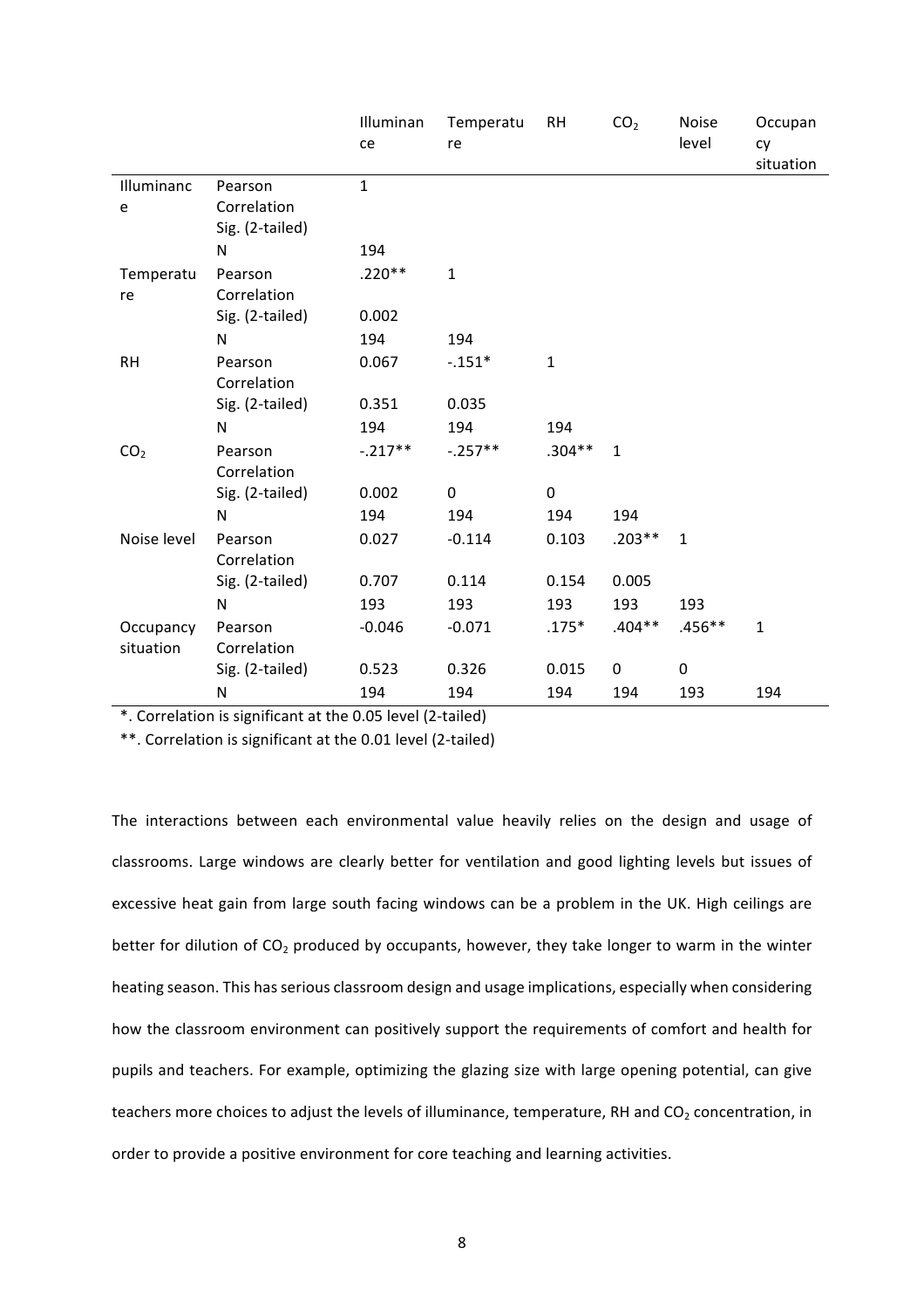#### 4. Discussion

The measurements of basic IEQ physical variables in this study could generally reach the minimal recommendations (DfES, 1999, 2003a, 2003b, 2005). Many potential problems specified in this survey were consistent with other IEQ studies in other schools. For example, Ramasoot and Fotios (2008), also indicated in their study that the widespread use of smart boards probably lowered the requirement of illuminance level for demanding tasks on self-luminous display screens. Similar conclusions were drawn by Mydlarz et al (2013), who also found lighting levels were predominantly below the recommended levels in their classrooms study.

The temperature and humidity were found to be acceptable in most classrooms investigated, which was consistent with Mumovic et al.'s study (2009). However, occasionally low temperatures happened when the central heating responded slowly in terms of heating time and level (Barrett and Zhang, 2012). In addition, whilst no measurement showed overheating problems, the interviews with teachers indicated that their temperature sensation of comfort was lower than the environmental recommendations (DfES, 2003a). The overall  $CO<sub>2</sub>$  level was lower than previous studies (Clements-Croome et al., 2008; Mydlarz et al., 2013) though all of the measurements were carried out in UK primary schools. Large variations and high concentrations in  $CO<sub>2</sub>$  levels can be seen as a common problem in school classrooms.

### 5. Conclusion

This research paper has examined the IEQ in primary school classrooms. In particular, the following results have been addressed and are believed to be a contribution to the study area concerned (Table 2).

#### Table 2: Summary of the Main Findings and Suggestions from this Study

| Findings from this study | Suggestions to designers | Suggestions to users |  |
|--------------------------|--------------------------|----------------------|--|
|                          |                          |                      |  |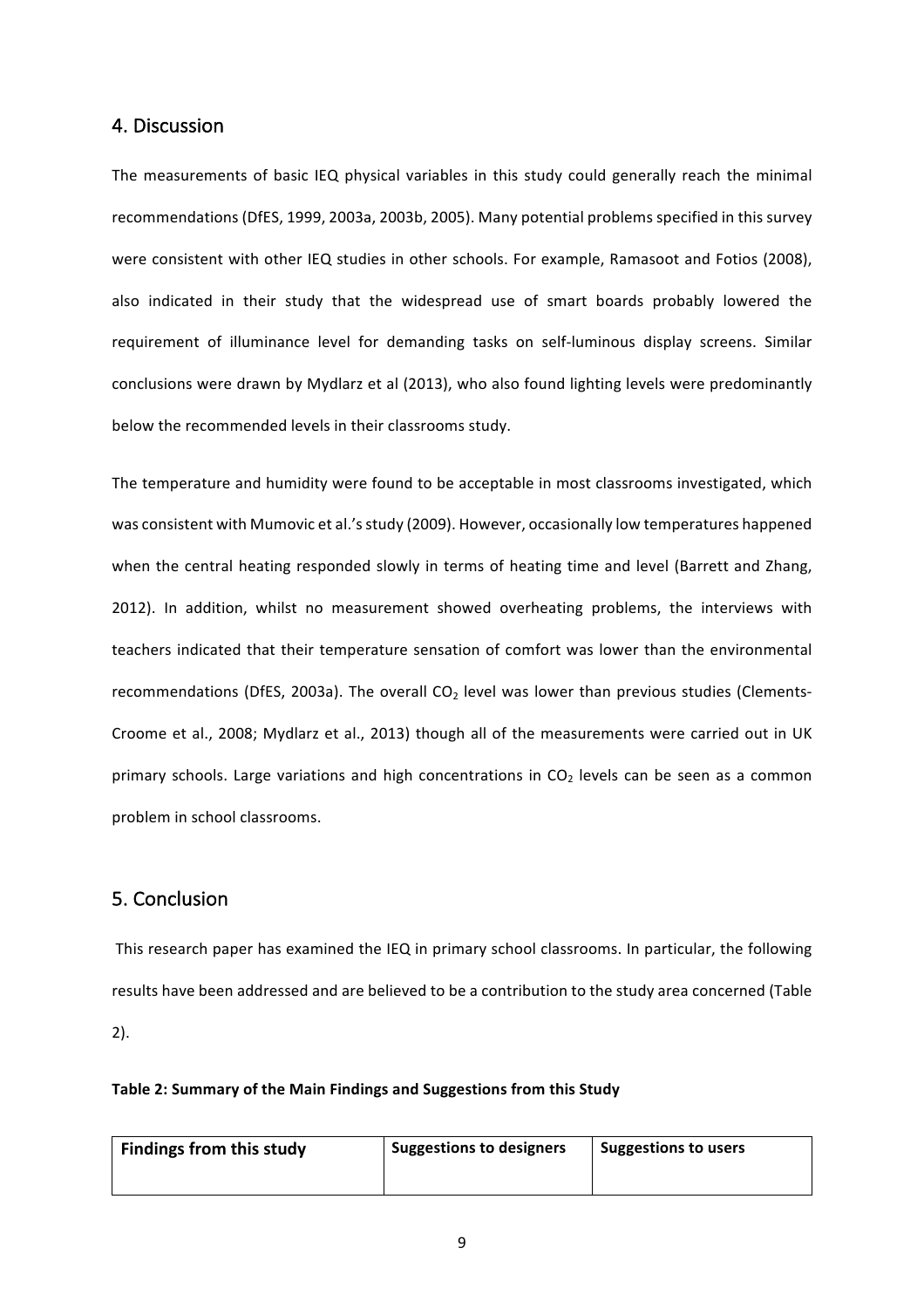| 30.9% classrooms did not meet the  | Ceiling height, large         | No big furniture or            |  |
|------------------------------------|-------------------------------|--------------------------------|--|
|                                    |                               |                                |  |
| proposed recommendations limiting  | opening size and varied       | equipment to be placed         |  |
| the level of $CO2$ .               | opening positions will give   | adjacent to the window so      |  |
|                                    |                               |                                |  |
|                                    | users flexibility to decrease | they can actively open/close   |  |
|                                    | the CO <sub>2</sub> level.    | the windows when               |  |
|                                    |                               |                                |  |
|                                    |                               | necessary.                     |  |
|                                    |                               |                                |  |
| The brightness of classrooms was   | Windows have large            | An education programme is      |  |
|                                    |                               |                                |  |
| found notably low (lower than      | glazing area with manual      | suggested to ensure that       |  |
|                                    |                               |                                |  |
| 500lux) because of teachers'       | shading control.              | they actively adjust the       |  |
|                                    |                               |                                |  |
| pedagogy reliant on computer       |                               | lighting levels, maximizing    |  |
| interactive smart boards.          |                               |                                |  |
|                                    |                               | the daylight benefits to       |  |
|                                    |                               | pupils.                        |  |
|                                    |                               |                                |  |
|                                    |                               |                                |  |
| High noise levels (between 40 to   | Toilet, storage etc. can act  | The more prominent sources     |  |
|                                    |                               |                                |  |
| 80dBA) were caused mainly from     | as a buffer zone to           | of unwanted sound (for         |  |
| the adjacent activity areas to the | separate the classrooms in    | others) within the building is |  |
|                                    |                               |                                |  |
| classroom.                         | between so that the           | might be located away from     |  |
|                                    |                               |                                |  |
|                                    | disturbance can be            | the classrooms.                |  |
|                                    |                               |                                |  |
|                                    | alleviated.                   |                                |  |
|                                    |                               |                                |  |

Given the disruption to classrooms this sort of study causes, its limitations and weaknesses are unavoidable. Firstly, this study lacks consecutive data. All data were collected at a particular point and at a specific time. The duration of the measurement time was not long enough to represent the whole situation throughout the day or a period of time. This may lead to a large dispersion in the statistics used and may even cause potential bias. Further studies are needed to survey consecutively both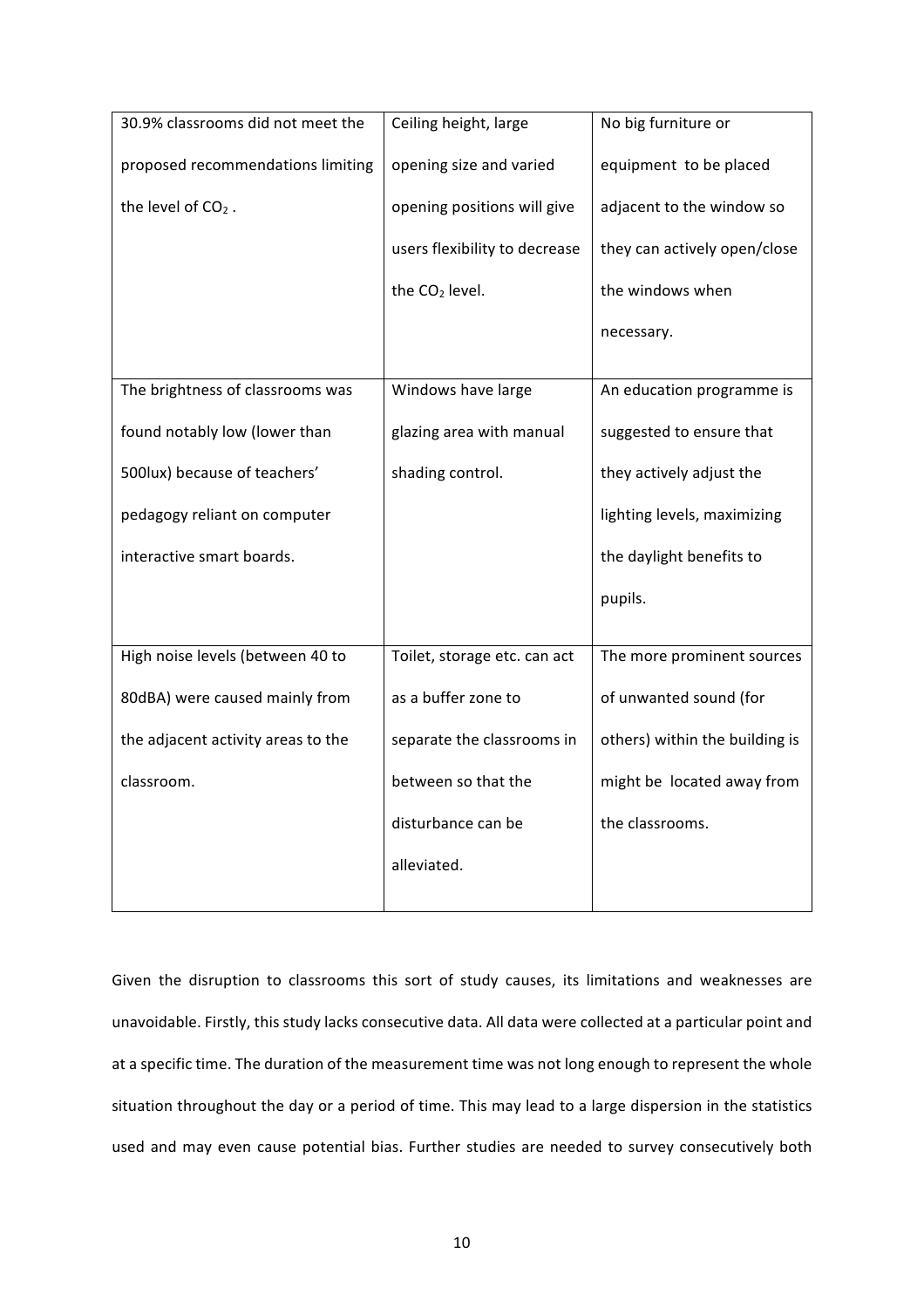indoor and outdoor conditions in order to get a whole picture of the physical environment of classrooms.

Despite the limitations, the survey results are based on site measurements in a large sample of classrooms. It provides data at a level of detail that should enable a better evaluation of the physical environment in the future.

## Reference:

- ASHRAE (2004) The American Society of Heating, Refrigerating and Air-conditioning Engineers ASHRAE Standard 62.1-2004, Ventilation for acceptable indoor air quality, Atlanta, GA, USA: ASHRAE; 2004
- Barrett, P. and Zhang, Y. (2012) Teachers' views on the designs of their primary schools, Intelligent Buildings International, 2012 4:2, 89-110
- Barrett, P., Zhang, Y., Moffat, J. and Kobbacy, K. (2013) A holistic, multi-level analysis identifying the impact of classroom design on pupils' learning, Building and Environment, Volume 59, January 2013, 678–689
- Bluyssen Philomena M, Janssen Sabine, van den Brink Linde H, de Kluizenaar Yvonne (2011) Assessment of wellbeing in an indoor office environment. Build Environ 2011;46:2632-40.
- Clements-Croome, D., Awbi, H., Bako'-Biro', Z., Kochhar, N. and Williams, M. (2008) Ventilation rates in schools, Building and Environment 43 (2008) 362-367
- Crandell C. and Smaldino J. (2000) Classroom Acoustics for Children with Normal Hearing and with Hearing Impairment, Language Speech and Hearing Services in Schools, Vol. 31, 362-370, October 2000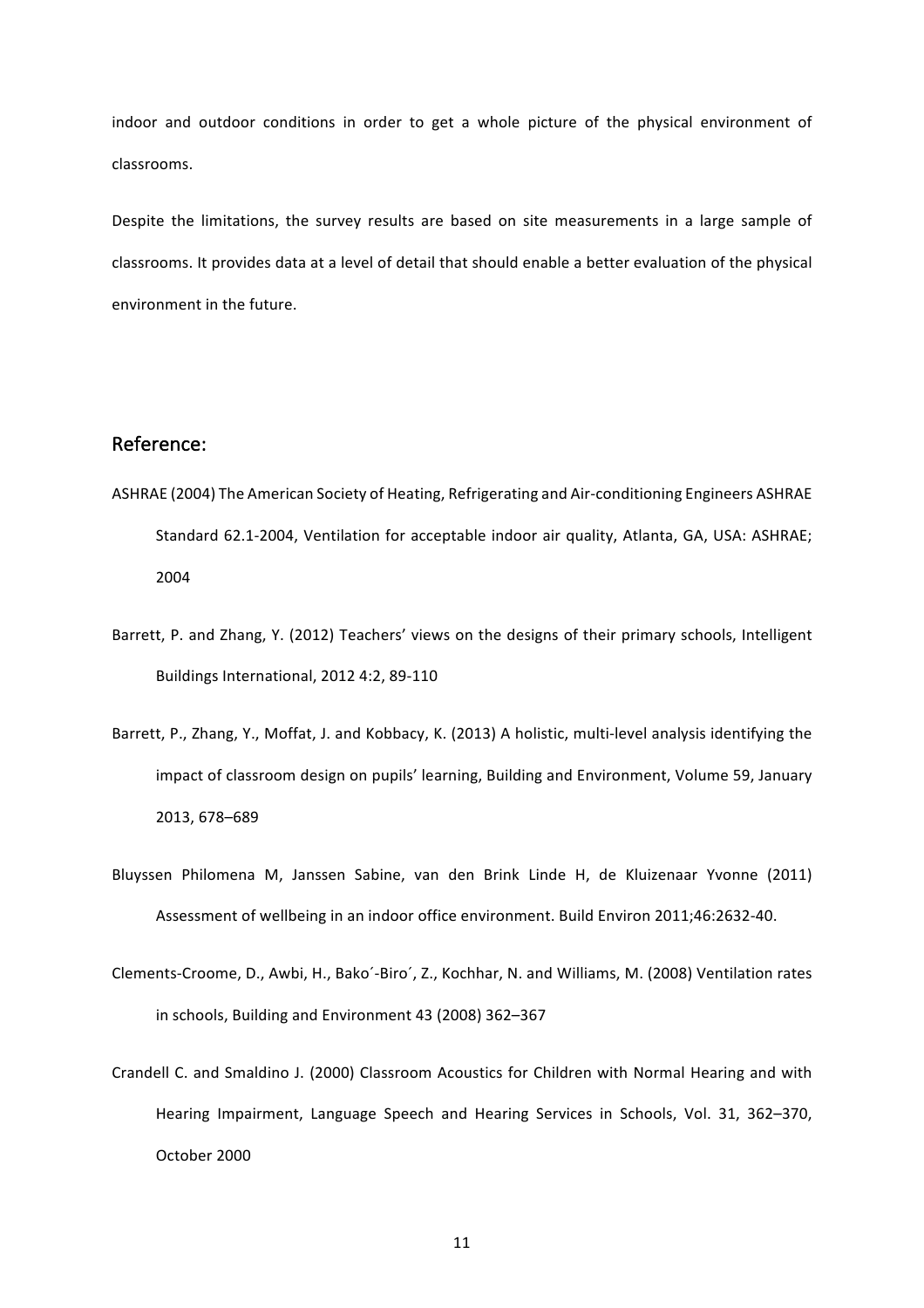- Daisey, J., Angell, W. and Apte, M. (2003) Indoor air quality, ventilation and health symptoms in schools: an analysis of existing information, Indoor Air 2003; 13: 53-64
- DfES (1999) UK Department for Education and Skills, Lighting design for schools, Building Bulletin 90, 1999, ISBN 0 11 271041 7 (London DfEE Architects and Building branch)
- DfES (2003a) UK Department for Education and Skills, 2003, Guidelines for environmental design in schools, Building Bulletin 87, 1997, (Revised note 17) ISBN:0112710131 (London DfEE Architects and Building branch)
- DfES (2003b) UK Department for Education and Skills, Acoustic design of schools, Building Bulletin 93, 2003, ISBN-10: 0112711057 (London, The Stationery Office)
- DfES (2005) UK Department for Education and Skills, Ventilation of School Buildings: Regulations Standards Design Guidance, Building Bulletin 101, 2005, ISBN 011-2711642
- Dijken, F., Bronswijk, J. and Sundell, J. (2006) Indoor environment and pupils'health in primary schools, BUILDING RESEARCH & INFORMATION (2006) 34(5), 437-446
- Heschong, L., Wright, R. and Okura, S. (2002) Daylighting Impacts on Human Performance in School, Journal of the Illuminating Engineering Society, Volume 31, Issue 2, 2002, pages 101-114
- Grimsrud, D., Bridges, B. and Schulte, R. (2006) Continuous measurements of air quality parameters in schools, BUILDING RESEARCH & INFORMATION (2006) 34(5), 447-458
- Mendell., M. and Heath, G. (2005) Do indoor pollutants and thermal conditions in schools influence student performance? A critical review of the literature, Indoor Air 2005; 15: 27-52
- Mumovic, D., Davies, M., Pearson, C., Pilmoor, G., Ridley, I. Altamirano-Medina, H. and Oreszczyn, T. (2007) A comparative analysis of the indoor air quality and thermal comfort in schools with natural, hybrid and mechanical ventilation strategies. Proc Clima; 2007:10-14.